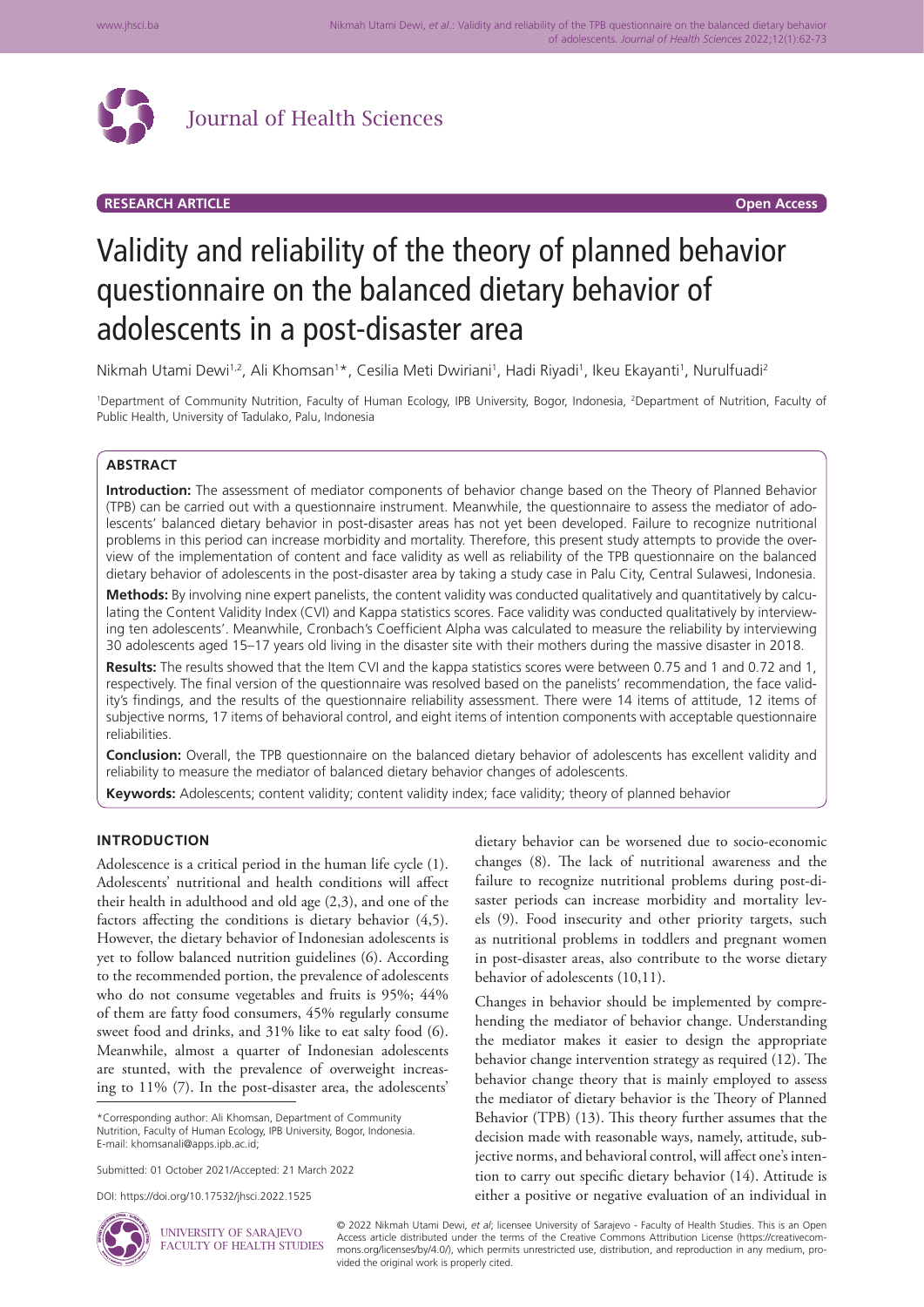performing a behavior. Then, subjective norms are individuals' notions that believe that other people who significantly influence them contribute to supporting those behaviors; meanwhile, behavioral control is the perception where an individual believes that they have complete control to perform certain behaviors (14). Moreover, adolescents' intentions to undergo balanced dietary behavior are affected by attitudes, subjective norms accepted by the family, peers, environment, and behavioral control, among other external factors (13,14).

A questionnaire instrument can be used to assess attitude, subjective norms, behavioral control, and intention as behavior shaper (15). The TPB Questionnaire (hereafter, the TPB Questionnaire) comprises the dimensions of attitude, subjective norms, behavioral control, and intention answered by choices based on the Likert scale (15). The development of dietary behavior mediator questionnaire based on the TPB has been widely conducted in many countries with adolescents from various socio-economic levels of the family as the subject (16,17). In Indonesia, the assessment of dietary behavior mediator with the TPB includes consumption of vegetables and fruit, snacks, and sweet and fatty foods (18). However, to the author's knowledge, no questionnaire has ever been designed to assess the mediators of balanced dietary behavior, especially in post-disaster areas.

A good questionnaire must have good validity in measuring what needs to be measured (19). Moreover, the items included in the questionnaire also need to be consistent in measuring such concepts and, thereby, the results are reliable as measurements (20). This study aims to describe the implementation of content and face validity and reliability on the TPB questionnaire. The questionnaire in this present study focuses on the balanced dietary behavior of adolescents in the post-disaster area of Palu City, Central Sulawesi, Indonesia. This study is expected to be beneficial to assess the balanced dietary behavior mediator in post-disaster areas that have never been done before. Thus, the behavioral change in nutrition intervention can be carried out in accordance with the behavioral mediators behind it.

#### **METHODS**

Nine panelists, comprising four community nutritionists and five nutrition education and behavior change specialists, were involved in the content validity assessment. The determination of the number of the panelists was based on a minimum of five recommended people who can control the coincidence of arguments (21). Meanwhile, the increase in the number of panelists would decrease the probability of the chance agreement (21).

The face validity was performed qualitatively involving ten adolescents with the inclusion criteria who were staying in Palu, Central Sulawesi, Indonesia, during the massive natural disaster in 2018, 15–17 years old, and lived with their mothers. Meanwhile, the reliability assessment was carried out to 30 adolescents with the same criteria as the respondents of the face validity. The determination of the number of the sample in the face validity was based on the recommended number to perform a cognitive interview as the questionnaire evaluation, that is, five to 15 people (22). On

the other hand, the determination of the sample to assess a questionnaire's reliability was based on the sufficient minimum size of the sample as unbiased estimators of the alpha coefficient (23).

Every participant stated their willingness by filling in the informed consent after receiving an explanation before approval. The informed consent for the adolescents was obtained through the consent of their parents, while the adolescents themselves signed the informed assent.

Validity and reliability assessments were performed from August to September 2021. The TPB questionnaire instrument in this present study was the modified result of a questionnaire used to assess urban Native American youth (24). The previous questionnaire had undergone a development following the procedures proposed by Ajzen and Fishbein (25). Due to a copyright issue, the complete questionnaire is not displayed in the article. However, the questionnaire is available under requested.

An initial translation by a translator was the starting procedure in adopting the questionnaire (26). The translated version was then clarified by researchers with a nutritional educational background and formal English education. After that, the translated version of the questionnaire was adjusted to the components of attitude, subjective norms, behavioral control, and intentions, based on the guidelines for the balanced diet in Indonesia through a literature study adapted to the local culture and eating habits.

The authors conducted the literature study by searching similar articles and instruments. Hence, the determination of the questionnaire items was based on the questionnaire that had been developed previously (24). However, the modified questionnaire did not list the self-efficacy and barrier components as separated components like in the original questionnaire (24); both items were merged into the behavioral control component instead (14). The specific themes of each TPB questionnaire component expected to be assessed through a questionnaire, moreover, are shown in Table 1.

The questionnaire scoring was based on the five options in each question, namely, "strongly agree," "agree," "unsure," "disagree," and "strongly disagree." The response to each positive statement was given a score from 5 to 1 (from strongly agree to strongly disagree), and to each negative statement was given a score from 1 to 5 (from strongly agree to strongly disagree). Attitudes, subjective norms, behavioral control, and intentions were determined based on the total score obtained.

In addition, the panelists carried out the content validity assessment quantitatively and qualitatively. The former assessment was conducted by measuring the content validity index (CVI) score for relevance and clarity of each statement item (I-CVI) and calculating the value of the multirater kappa statistic. The latter, moreover, was completed by leaving comments and suggestions on each questionnaire item.

The panelists provided general inputs and comments to the TPB questionnaire, then assessed the clarity and relevance of each statement with the TPB components (14) on the balanced dietary behavior in adolescents, containing attitude, subjective norms, behavioral control, and intention.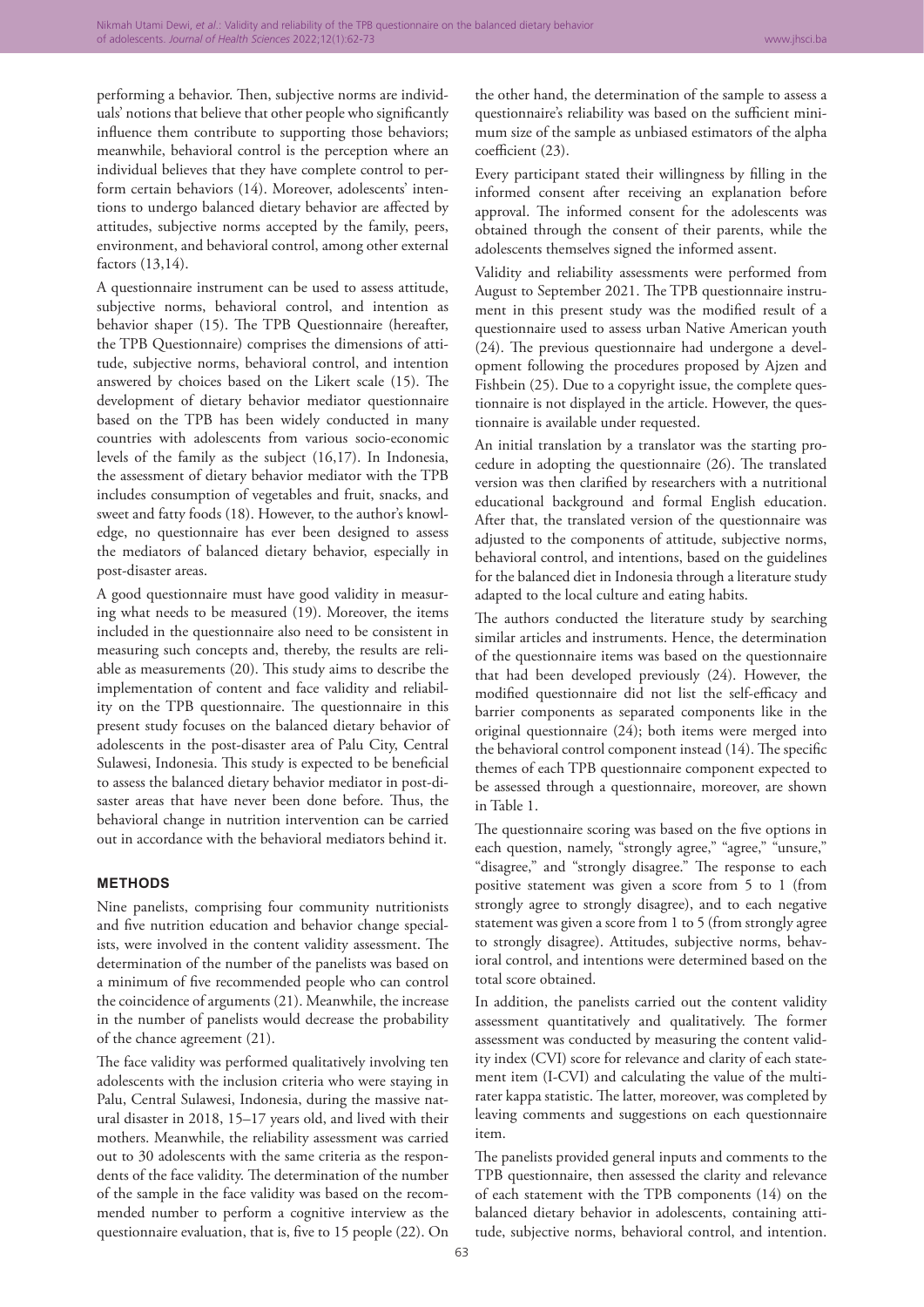| TABLE 1. The specific themes of the theory of planned behavior components expected to be assessed by the questionnaire |  |  |  |  |  |  |  |
|------------------------------------------------------------------------------------------------------------------------|--|--|--|--|--|--|--|
|------------------------------------------------------------------------------------------------------------------------|--|--|--|--|--|--|--|

| Theory of Planned               | Definitions                                                                                                                               | <b>Specific Themes</b>                                                                                                                                                                                                                                                                        |
|---------------------------------|-------------------------------------------------------------------------------------------------------------------------------------------|-----------------------------------------------------------------------------------------------------------------------------------------------------------------------------------------------------------------------------------------------------------------------------------------------|
| <b>Behavior Components</b>      |                                                                                                                                           |                                                                                                                                                                                                                                                                                               |
| Attitude                        | Adolescents' positive or negative<br>evaluation on balanced dietary behavior,<br>can be cognitive or affective (experience)<br>components | - Belief in impacts of behavior<br>(Belief and hope that balanced dietary behavior will<br>lead to specific results)<br>- Evaluation on impacts of behavior<br>(Assessment on how desirable the impact of<br>balanced dietary behavior is)                                                    |
| Subjective norm                 | Individuals' feeling that others with<br>significant influence support their balanced<br>dietary behavior                                 | - Belief in others' opinions<br>(Strength of adolescents' belief that the important<br>people around them approve or disapprove balanced<br>dietary behavior)<br>- Motivation to comply with others' opinions<br>(How huge the adolescents desire to obey the<br>important people's opinions) |
| Perceived behavioral<br>control | Adolescents' perception that they have<br>self-control in doing balanced dietary<br>behavior.                                             | - Belief in having behavioral control<br>(Personal trust in adolescents' self-ability to do<br>balanced dietary behavior)<br>- Power perceived in facing obstacles<br>(Perceived obstacles including personal resources<br>and external obstacles)                                            |
| Intention                       | How likely a person is to do or engage in<br>balanced dietary behavior.                                                                   | State of mind in the form of commitment to action                                                                                                                                                                                                                                             |

The clarity assessment included  $1$  = unclear,  $2$  = rather unclear (item needs revision), 3 = quite clear (item is clear but needs minor revision), and  $4$  = very clear (item is understandable). Meanwhile, the relevance assessment comprised 1 = irrelevant, 2 = rather irrelevant (item needs revision), 3 = quite relevant (item is relevant but needs minor revision), and 4 = very relevant (item is proper). Furthermore, adjustments to the statements were made based on input and suggestions from the panelists at the qualitative content validity step.

The face validity was performed qualitatively, involving ten adolescents. The qualitative assessment was conducted with interviews to test their understanding and language complexity on the question items. An interviewer read aloud the statement items on the questionnaire to the adolescents. They were asked to answer the questions, and then the interviewer asked whether they understood the meaning of the questions and whether the language used was simple and easy to understand.

The reliability assessment was done on the revised items based on the suggestions given during the face validity. Those items were then analyzed further. Moreover, the reliability assessment was carried out on the items that had a correlation with the significant total score with a significance level of 5% (A Spearman rank correlation) (27). Next, Cronbach's Coefficient Alpha (CCA) was utilized to calculate the reliability by measuring the correlation among the significant items (28).

On the quantitative content validity assessment, I-CVI was obtained by adding up the number of panelists scoring 3 or 4 for relevance and clarity on each question item then divided by the total number of experts. The CVI score was then adjusted with the multi-rater kappa statistics to eliminate the possibility of an increase in value due to coincidental agreement in the assessment process of each expert (29).

The kappa statistic calculation was carried out by first calculating the value of the Probability of chance agreement (Pc), which was counted by Pc =  $(N!/A! \ [N-A]!)^*$  0.5<sup>N</sup>.

N is the total number of experts, and A is the number of experts who agree that the items are clear or relevant. Once the Pc was obtained, the Kappa score was attained by utilizing  $K = (I-CVI-Pc)/(1-Pc)$ .

Furthermore, the CVI and Kappa statistic assessments were completed using Microsoft Excel, while the Spearman rank correlation test and the CCA for the reliability assessment were done by utilizing the SAS program version 6.12. This present study received approval from IPB University Ethics Commission no. 464/IT3.KEPMSM-IPB/SK/2021.

# **RESULTS**

The total number of statements in the TPB questionnaire included in content validity was 26 items of attitude, 28 items of subjective norms, 25 items of behavioral control, and ten items of intention. The statements in the attitude section related to the understanding related to the impact of eating vegetables, fruits, sources of animal and plantbased proteins, sweet, salty, and fried foods, and the participants' point of view on the effects of those foods. For example, "Sweet food is delicious" and "It is important for me to eat or drink something delicious." Subjective norms were measured through the responses to the statement that the adolescents' parents, peers, teachers, or idol celebrities influence them to consume well-balanced foods every day and how much they wanted to follow these influences. For instance, "My friends do not like eating vegetables" and "It is important for me to eat what my friends like." Perceptions of behavioral control were then assessed based on adolescents' belief in their ability to consume well-balanced diets and their perceptions on personal resources or external influences as difficulties to face, such as "I cannot eat fruits every day because it is unavailable" and "it is hard for me not to eat fried foods." The last component was adolescents' intentions to consume well-balanced diets, which was measured through the statements regarding their plans to eat more vegetables, fruits, and sources of animal and plant-based proteins and to reduce eating sweet, salty, and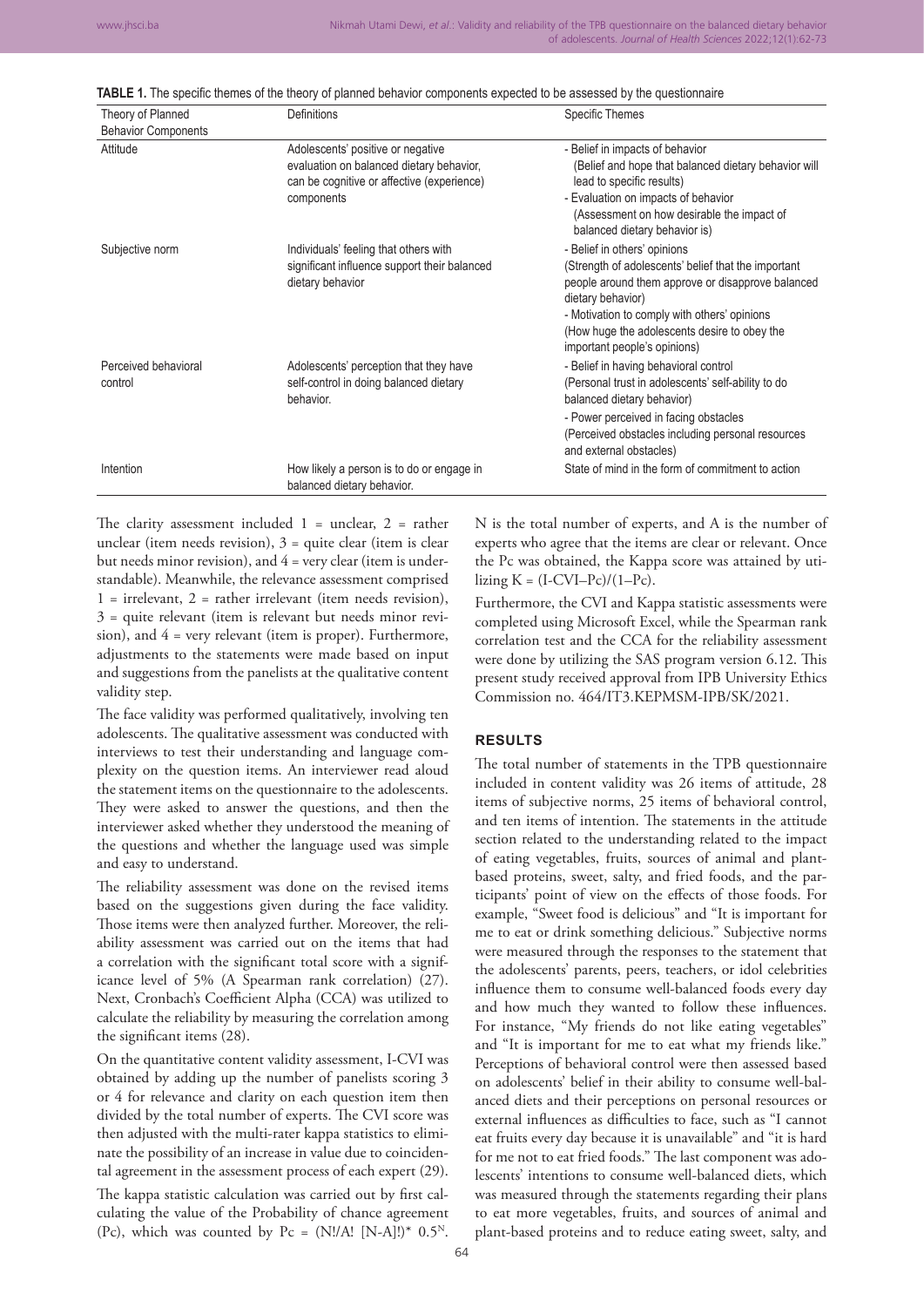fried foods. For example, "I plan to eat vegetables every day starting next week" and "I plan to reduce eating sweet foods starting next week."

The results of the CVI assessment during the content validity process quantitatively revealed that the I-CVI on all items depicted a range score between 0.75 and 1. Three items in the subjective norm component had the I-CVI score of relevance and clarity of 0.75. These three items also obtained the kappa statistics score of 0.72 on relevance and clarity. The I-CVI and kappa statistics scores for each statement item are presented in Table 2.

Besides providing quantitative assessment, the panelists also provided comments and inputs to the statements. For instance, the place of the statements that need to be made sequentially, such as, "Sweet drinks taste better than lesssugar drinks," was placed after "Sweet drinks are delicious." Another input was the statements that emphasize the taste of animal protein sources should be distinguished since some protein sources are preferred over others, like chicken and eggs over fish. Furthermore, the panelists thought that passive sentences should be changed into simple active sentences, such as, "Eating healthy food every day is hard to prepare," into "It is hard for me or my family to prepare

TABLE 2. The I-CVI dan kappa statistics scores in the dimension of attitude, subjective norms, behavioral control, and intention on the adolescents' balanced dietary behavior

| Item            | Number of relevant<br>item agreement | I-CVI*       | $Pc^{**}$ | Kappa<br>statistic | Number of clear<br>item agreement | I-CVI*       | $Pc^{**}$ | Kappa<br>statistic | Interpretation |
|-----------------|--------------------------------------|--------------|-----------|--------------------|-----------------------------------|--------------|-----------|--------------------|----------------|
| Attitude        |                                      |              |           |                    |                                   |              |           |                    |                |
| 1.              | 7                                    | 0.88         | 0.03125   | 0.88               | 7                                 | 0.88         | 0.03125   | 0.88               | Excellent      |
| 2.              | 8                                    | 1            | 0.00391   | 1                  | 8                                 | $\mathbf{1}$ | 0.00391   | 1                  | Excellent      |
| 3.              | 7                                    | 0.88         | 0.03125   | 0.88               | $\overline{7}$                    | 0.88         | 0.03125   | 0.88               | Excellent      |
| 4.              | 7                                    | 0.88         | 0.03125   | 0.88               | 7                                 | 0.88         | 0.03125   | 0.88               | Excellent      |
| 5.              | 7                                    | 0.88         | 0.03125   | 0.88               | 7                                 | 0.88         | 0.03125   | 0.88               | Excellent      |
| 6.              | 7                                    | 0.88         | 0.03125   | 0.88               | 7                                 | 0.88         | 0.03125   | 0.88               | Excellent      |
| 7.              | 7                                    | 0.88         | 0.03125   | 0.88               | $\overline{7}$                    | 0.88         | 0.03125   | 0.88               | Excellent      |
| 8.              | 7                                    | 0.88         | 0.03125   | 0.88               | $\overline{7}$                    | 0.88         | 0.03125   | 0.88               | Excellent      |
| 9.              | 7                                    | 0.88         | 0.03125   | 0.88               | $\overline{7}$                    | 0.88         | 0.03125   | 0.88               | Excellent      |
| 10.             | 8                                    | 1            | 0.00391   | 1                  | 8                                 | 1            | 0.00391   | 1                  | Excellent      |
| 11.             | 8                                    | 1            | 0.00391   | 1                  | 8                                 | 1            | 0.00391   | 1                  | Excellent      |
| 12.             | 8                                    | 1            | 0.00391   | 1                  | 8                                 | 1            | 0.00391   | 1                  | Excellent      |
| 13.             | 8                                    | 1            | 0.00391   | 1                  | 8                                 | 1            | 0.00391   | 1                  | Excellent      |
| 14.             | 8                                    | 1            | 0.00391   | 1                  | 8                                 | 1            | 0.00391   | 1                  | Excellent      |
| 15.             | 7                                    | 0.88         | 0.03125   | 0.88               | $\overline{7}$                    | 0.88         | 0.03125   | 0.88               | Excellent      |
| 16.             | 8                                    | $\mathbf{1}$ | 0.00391   | 1                  | 8                                 | $\mathbf 1$  | 0.00391   | 1                  | Excellent      |
| 17.             | 8                                    | 1            | 0.00391   | 1                  | 8                                 | 1            | 0.00391   | 1                  | Excellent      |
| 18.             | 8                                    | 1            | 0.00391   | 1                  | 8                                 | 1            | 0.00391   | 1                  | Excellent      |
| 19.             | 8                                    | 1            | 0.00391   | 1                  | 8                                 | 1            | 0.00391   | 1                  | Excellent      |
| 20.             | 8                                    | 1            | 0.00391   | 1                  | 8                                 | 1            | 0.00391   | 1                  | Excellent      |
| 21.             | 8                                    | 1            | 0.00391   | 1                  | 8                                 | 1            | 0.00391   | 1                  | Excellent      |
| 22.             | 8                                    | 1            | 0.00391   | 1                  | 8                                 | 1            | 0.00391   | 1                  | Excellent      |
| 23.             | 8                                    | 1            | 0.00391   | 1                  | 8                                 | 1            | 0.00391   | 1                  | Excellent      |
| 24.             | 8                                    | 1            | 0.00391   | 1                  | 8                                 | 1            | 0.00391   | 1                  | Excellent      |
| 25.             | 8                                    | 1            | 0.00391   | 1                  | 8                                 | 1            | 0.00391   | 1                  | Excellent      |
| 26.             | 8                                    | 1            | 0.00391   | 1                  | 8                                 | $\mathbf{1}$ | 0.00391   | 1                  | Excellent      |
| Subjective norm |                                      |              |           |                    |                                   |              |           |                    |                |
| 1.              | 8                                    | 1            | 0.00391   | 1                  | 8                                 | 1            | 0.00391   | 1                  | Excellent      |
| 2.              | 8                                    | 1            | 0.00391   | 1                  | 8                                 | 1            | 0.00391   | 1                  | Excellent      |
| 3.              | 8                                    | 1            | 0.00391   | 1                  | 8                                 | 1            | 0.00391   | 1                  | Excellent      |
| 4.              | 8                                    | 1            | 0.00391   | 1                  | 8                                 | 1            | 0.00391   | 1                  | Excellent      |
| 5.              | 8                                    | 1            | 0.00391   | 1                  | 8                                 | 1            | 0.00391   | 1                  | Excellent      |
| 6.              | 8                                    | 1            | 0.00391   | 1                  | 8                                 | 1            | 0.00391   | 1                  | Excellent      |
| 7.              | 8                                    | 1            | 0.00391   | 1                  | 8                                 | 1            | 0.00391   | 1                  | Excellent      |
| 8.              | 8                                    | 1            | 0.00391   |                    | 8                                 | 1            | 0.00391   |                    | Excellent      |
| 9.              | 8                                    | 1            | 0.00391   | 1                  | 8                                 | 1            | 0.00391   | 1                  | Excellent      |
| 10.             | 8                                    | 1            | 0.00391   | 1                  | 8                                 | 1            | 0.00391   | 1                  | Excellent      |
| 11.             | 8                                    | 1            | 0.00391   | 1                  | 8                                 | 1            | 0.00391   | 1                  | Excellent      |
| 12.             | 8                                    | 1            | 0.00391   | 1                  | 8                                 | 1            | 0.00391   | 1                  | Excellent      |
| 13.             | 8                                    | 1            | 0.00391   | 1                  | 8                                 | $\mathbf{1}$ | 0.00391   | 1                  | Excellent      |
| 14.             | 8                                    | 1            | 0.00391   | 1                  | 8                                 | 1            | 0.00391   | 1                  | Excellent      |
| 15.             | 8                                    | 1            | 0.00391   | 1                  | 8                                 | 1            | 0.00391   | 1                  | Excellent      |

*(Contd...)*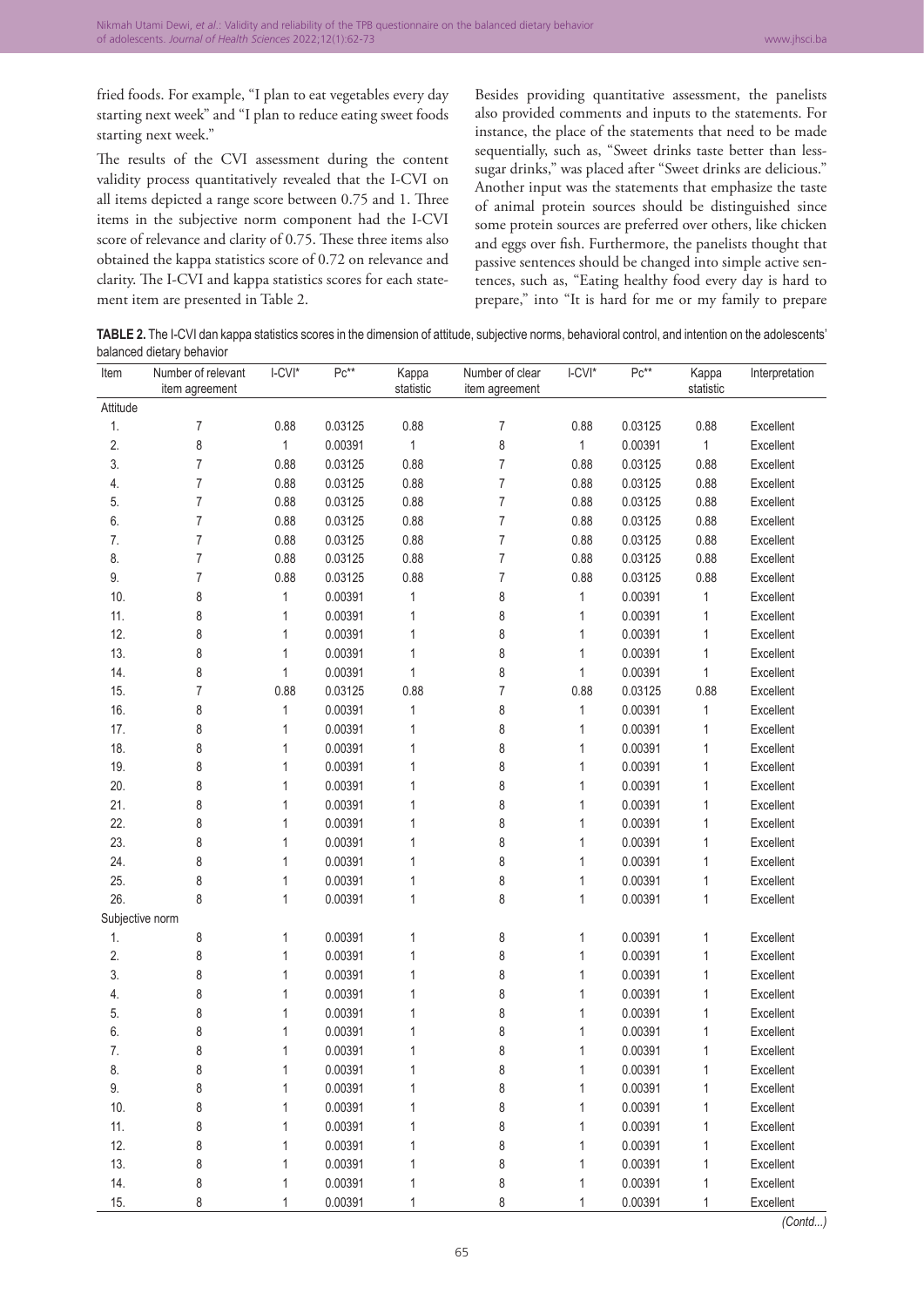## **TABLE 2.** *(Continued)*

| Item               | Number of relevant<br>item agreement | $LCVI^*$     | $Pc***$ | Kappa<br>statistic | Number of clear<br>item agreement | $LCVI^*$     | $Pc***$ | Kappa<br>statistic | Interpretation |
|--------------------|--------------------------------------|--------------|---------|--------------------|-----------------------------------|--------------|---------|--------------------|----------------|
| 16.                | 8                                    | $\mathbf{1}$ | 0.00391 | 1                  | 8                                 | 1            | 0.00391 | 1                  | Excellent      |
| 17.                | 8                                    | 1            | 0.00391 | 1                  | 8                                 | 1            | 0.00391 | 1                  | Excellent      |
| 18.                | 8                                    | 1            | 0.00391 | 1                  | 8                                 | 1            | 0.00391 | 1                  | Excellent      |
| 19.                | 6                                    | 0.75         | 0.10938 | 0.72               | 6                                 | 0.75         | 0.10938 | 0.72               | Good           |
| 20.                | 6                                    | 0.75         | 0.10938 | 0.72               | 6                                 | 0.75         | 0.10938 | 0.72               | Good           |
| 21.                | 6                                    | 0.75         | 0.10938 | 0.72               | 6                                 | 0.75         | 0.10938 | 0.72               | Good           |
| 22.                | 7                                    | 0.88         | 0.03125 | 0.88               | 7                                 | 0.88         | 0.03125 | 0.88               | Excellent      |
| 23.                | 8                                    | 1            | 0.00391 | 1                  | 8                                 | 1            | 0.00391 | 1                  | Excellent      |
| 24.                | 8                                    | 1            | 0.00391 | 1                  | 8                                 | 1            | 0.00391 | 1                  | Excellent      |
| 25.                | 8                                    | 1            | 0.00391 | 1                  | 8                                 | 1            | 0.00391 | 1                  | Excellent      |
| 26.                | 8                                    | 1            | 0.00391 | 1                  | 8                                 | 1            | 0.00391 | 1                  | Excellent      |
| 27.                | 7                                    | 0.88         | 0.03125 | 0.88               | 7                                 | 0.88         | 0.03125 | 0.88               | Excellent      |
| 28.                | 8                                    | 1            | 0.00391 | 1                  | 8                                 | 1            | 0.00391 | 1                  | Excellent      |
| Behavioral control |                                      |              |         |                    |                                   |              |         |                    |                |
| 1.                 | 7                                    | 0.88         | 0.03125 | 0.88               | 7                                 | 0.88         | 0.03125 | 0.88               | Excellent      |
| 2.                 | 8                                    | 1            | 0.00391 | 1                  | 8                                 | 1            | 0.00391 | 1                  | Excellent      |
| 3.                 | 8                                    | 1            | 0.00391 | 1                  | 8                                 | 1            | 0.00391 | 1                  | Excellent      |
| 4.                 | 8                                    | 1            | 0.00391 | 1                  | 8                                 | 1            | 0.00391 | 1                  | Excellent      |
| 5.                 | 8                                    | 1            | 0.00391 | 1                  | 8                                 | 1            | 0.00391 | $\mathbf{1}$       | Excellent      |
| 6.                 | 8                                    | 1            | 0.00391 | 1                  | 7                                 | 0.88         | 0.03125 | 0.88               | Excellent      |
| 7.                 | 8                                    | 1            | 0.00391 | 1                  | 8                                 | 1            | 0.00391 | $\mathbf{1}$       | Excellent      |
| 8.                 | 8                                    | 1            | 0.00391 | 1                  | 8                                 | 1            | 0.00391 | 1                  | Excellent      |
| 9.                 | 8                                    | 1            | 0.00391 | 1                  | 8                                 | 1            | 0.00391 | 1                  | Excellent      |
| 10.                | 8                                    | 1            | 0.00391 | 1                  | 8                                 | 1            | 0.00391 | 1                  | Excellent      |
| 11.                | 8                                    | 1            | 0.00391 | 1                  | 8                                 | 1            | 0.00391 | 1                  | Excellent      |
| 12.                | 8                                    | 1            | 0.00391 | 1                  | 8                                 | 1            | 0.00391 | 1                  | Excellent      |
| 13.                | 8                                    | 1            | 0.00391 | 1                  | 8                                 | 1            | 0.00391 | 1                  | Excellent      |
| 14.                | 8                                    | 1            | 0.00391 | 1                  | 8                                 | 1            | 0.00391 | 1                  | Excellent      |
| 15.                | 8                                    | 1            | 0.00391 | 1                  | 8                                 | 1            | 0.00391 | 1                  | Excellent      |
| 16.                | 8                                    | 1            | 0.00391 | 1                  | 8                                 | $\mathbf{1}$ | 0.00391 | $\mathbf{1}$       | Excellent      |
| 17.                | 7                                    | 0.88         | 0.03125 | 0.88               | $\overline{7}$                    | 0.88         | 0.03125 | 0.88               | Excellent      |
| 18.                | 8                                    | 1            | 0.00391 | 1                  | 8                                 | 1            | 0.00391 | 1                  | Excellent      |
| 19.                | 8                                    | 1            | 0.00391 | 1                  | 8                                 | 1            | 0.00391 | 1                  | Excellent      |
| 20.                | 8                                    | 1            | 0.00391 | 1                  | 8                                 | 1            | 0.00391 | 1                  | Excellent      |
| 21.                | 7                                    | 0.88         | 0.03125 | 0.88               | 7                                 | 0.88         | 0.03125 | 0.88               | Excellent      |
| 22.                | 8                                    | 1            | 0.00391 | 1                  | 8                                 | 1            | 0.00391 | 1                  | Excellent      |
| 23.                | 8                                    | 1            | 0.00391 | 1                  | 8                                 | 1            | 0.00391 | $\mathbf{1}$       | Excellent      |
| 24.                | 8                                    | 1            | 0.00391 | 1                  | $\overline{7}$                    | 0.88         | 0.03125 | 0.88               | Excellent      |
| 25.                | 8                                    | 1            | 0.00391 | 1                  | 8                                 | 1            | 0.00391 | 1                  | Excellent      |
| Intention          |                                      |              |         |                    |                                   |              |         |                    |                |
| 1.                 | 8                                    | 1            | 0.00391 | 1                  | 8                                 | 1            | 0.00391 | $\mathbf{1}$       | Excellent      |
| 2.                 | 8                                    | 1            | 0.00391 | 1                  | 8                                 | 1            | 0.00391 | 1                  | Excellent      |
| 3.                 | 8                                    | 1            | 0.00391 | 1                  | 8                                 | 1            | 0.00391 | 1                  | Excellent      |
| 4.                 | 8                                    | 1            | 0.00391 | 1                  | 8                                 | 1            | 0.00391 | 1                  | Excellent      |
| 5.                 | 8                                    | 1            | 0.00391 | 1                  | 8                                 | 1            | 0.00391 | 1                  | Excellent      |
| 6.                 | 8                                    | 1            | 0.00391 | 1                  | 8                                 | 1            | 0.00391 | 1                  | Excellent      |
| 7.                 | 8                                    | 1            | 0.00391 | 1                  | 8                                 | 1            | 0.00391 | 1                  | Excellent      |
| 8.                 | 8                                    | 1            | 0.00391 | 1                  | 8                                 | 1            | 0.00391 | 1                  | Excellent      |
| 9.                 | 8                                    | 1            | 0.00391 | 1                  | 8                                 | 1            | 0.00391 | 1                  | Excellent      |
| 10.                | 8                                    | 1            | 0.00391 | 1                  | 8                                 | 1            | 0.00391 | 1                  | Excellent      |

\*I‑CVI: Item‑Content validity index, \*\*Pc: Probability of change agreement

healthy food every day." In the behavioral control component items, the panelists also suggested that the term "healthy food" in the statement, "The school canteen provides healthy food," was more specified by including some examples of the referred healthy food, such as vegetables and fruits. Thus, this statement was then split into "The school canteen provides vegetables" and "The school provides fruits." By this change, the behavioral control component items became 26 statement items.

The respondents in the face validity process were two adolescent boys and eight adolescent girls. They had mothers aged 37–54 years with the educational background of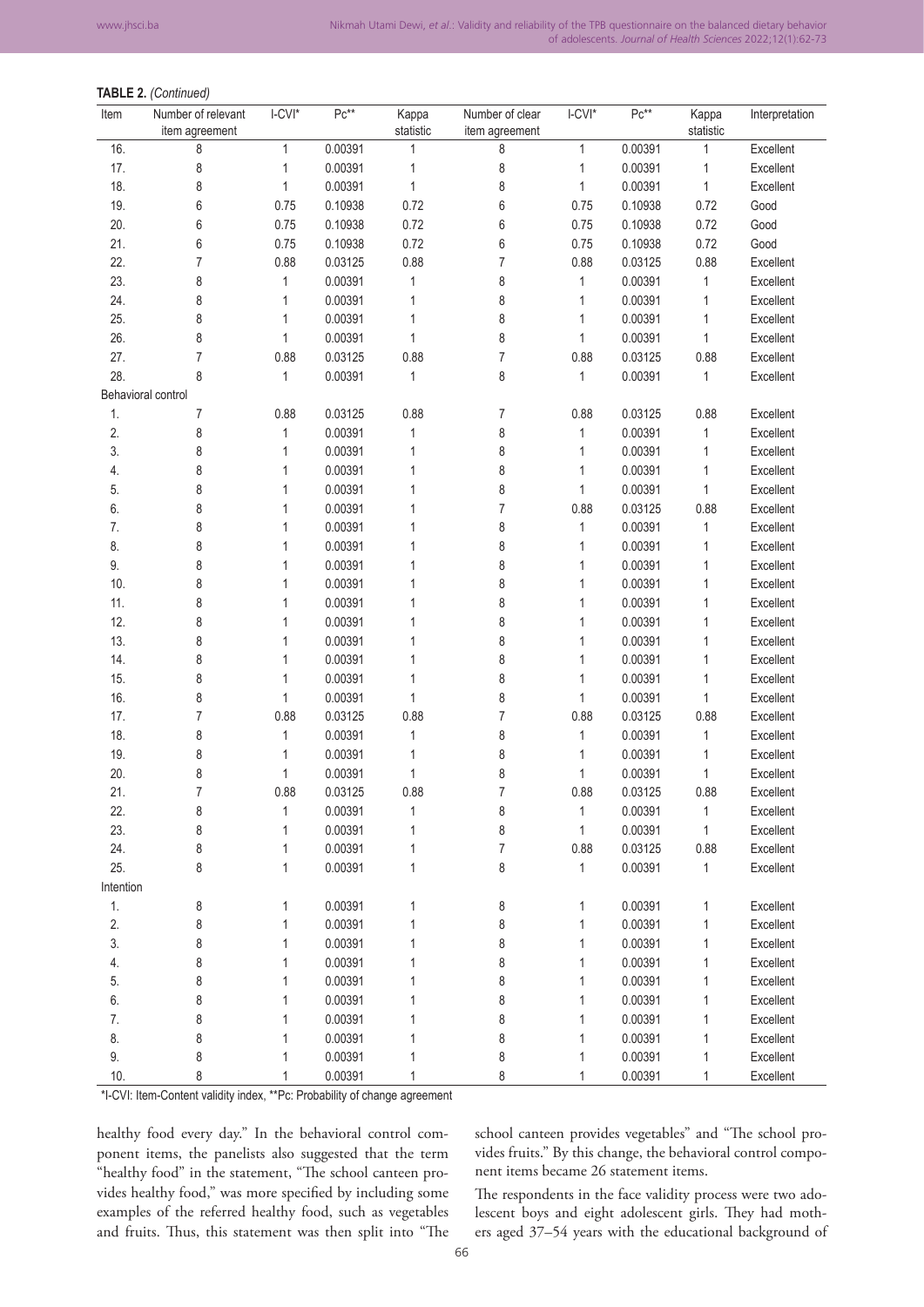elementary of one person, high school of three people, and higher education of six people.

According to the respondents, five statements were considered not simple and difficult to understand, comprising two items of attitude, two items of behavioral control, and one item of intention, so these statements needed revision. For instance, the change occurred to the statement, "It is important for me to eat what makes me feel full," into "It is important for me to eat filling food." The statement "I find it difficult to concentrate on studying although I eat healthy food" was also confusing and not simply for the respondents, so that it was changed into "Eating healthy food makes it easier for me to concentrate on studying." The revision of the statement items of attitude, behavioral control, and intention components is presented in Table 3. Eventually, the total item of each indicator after the face validity was 26 items for the attitudes, 28 for subjective norms, 25 for behavioral control, and ten for intentions.

The valid items in the face validity process were tested on a total of 30 adolescents, consisting of 13 male adolescents and 17 female adolescents whose mothers are entrepreneurs (26.7%), housewives (33.3%), honorary workers (16.7%), private employees (6.7%), custodians (3.3%), and State-Owned Enterprises employees/civil servants (13.3%). Moreover, the mothers' educational attainments were also taken into account, namely, diploma III graduates/bachelor (40%), Senior High School (40%), Junior High School (10%), and Elementary School (10%).

The item analysis further indicated that there were valid items, consisting 14 items of attitudes, 12 items of subjective norms, 17 items of behavioral control, and eight items of intentions. These valid items were then tested for their reliability and produced Cronbach's Alpha scores of 0.73, 0.75, 0.84, and 0.82, respectively, for each component (Table 4). There are then five items to be eliminated to increase the questionnaire's reliability.

#### **DISCUSSION**

Content validity aims to decide whether the instrument developed can assess the content components of the phenomenon to be measured (30). It is crucial to create an instrument since the instrument needs to correlate the concept and indicators to be measured (29). The TPB questionnaire in this present study was thus expected to measure the specific theme on each TPB component on the balanced dietary behavior of adolescents in a post-disaster area.

The statement items in the questionnaire were the modified version of the questionnaire that was developed for native American adolescents (24). Different adolescents' characteristics and different cultural backgrounds required certain statements to be adjusted to local customs. Specific statements regarding the disaster on eating behavior were not included in the questionnaire, given that this research was conducted 2 years after the earthquake, tsunami, and liquefaction disasters in 2018. However, some statements about healthy food availability at home, such as, "I do not eat healthy food because it is not available at my house," could depict the food condition in the house and environment. Food insecurity in the household that influenced adolescents' dietary behavior was argued as one significant impact, although disasters had ended, especially during the rehabilitation and construction phases (9).

Content validity can be conducted qualitatively and quantitatively (31). Qualitative content validity is an approach that is widely employed despite its subjectivity (32). Expert panelists conducted the qualitative content validity of this present study by providing general comments and the indicators' relevance with the TPB concept of the actual balanced dietary behavior to be measured.

Meanwhile, quantitative content validity is developed as needed to determine the content validity that can be quantified, and it is considered the more objective approach (29). CVI is the method that is often utilized in quantitative content validity (21,33). The recommended minimum score of I-CVI is not less than 0.78 if the number of panelists is six or more (34). There were three statement items in the TPB questionnaire that had I-CVI that needed to be eliminated with the number below 0.78 with the kappa statistics scores 0.72. The kappa statistics score of 0.72 was still interpreted to have good content validity (35). Thus, the item decided to remain in the instrument. Although CVI is often employed in the content validity process, each panelist's coincidental agreement in the assessment process is very likely in the CVI calculation (29). It is suggested to assess multi-rater kappa statistics to eliminate the possibility of an increase in value due to this agreement.

Face validity is performed so that the respondents can easily accept the developed instrument. The sentence complexity

**TABLE 3.** The revision of statement items of attitude, behavioral control, and intention components

| No.      | <b>Statements</b>                                                                      | Identification of Comprehension                                      | <b>Statement Revision</b>                                                               |  |  |  |
|----------|----------------------------------------------------------------------------------------|----------------------------------------------------------------------|-----------------------------------------------------------------------------------------|--|--|--|
|          |                                                                                        | Easiness and Language Simplicity                                     |                                                                                         |  |  |  |
| Attitude |                                                                                        |                                                                      |                                                                                         |  |  |  |
| 12       | It is important for me to eat what makes me feel full.                                 | The statement is not easy to<br>understand.                          | It is important for me to eat filling food.                                             |  |  |  |
| 19       | I find it difficult to concentrate on studying although I<br>eat healthy food.         | The statement is not simple and not<br>easy to understand.           | Eating healthy food makes it easier for me to<br>concentrate on studying.               |  |  |  |
|          | Behavioral control                                                                     |                                                                      |                                                                                         |  |  |  |
| 21       | I want to eat healthy food every day but don't want to<br>give up on my favorite food. | The statement is not simple.                                         | I want to eat healthy food every day but don't<br>want to stop eating my favorite food. |  |  |  |
| 22       | My school canteen provides fruits and vegetables.                                      | The statement for fruits and<br>vegetables should be separated.      | . My school canteen provides vegetables.<br>. My school canteen provides fruits.        |  |  |  |
|          | Intention                                                                              |                                                                      |                                                                                         |  |  |  |
| 5        | I plan to eat legumes such as tempeh, tofu, or beans<br>starting next week.            | The statement is confusing; the word<br>"every day" should be added. | plan to eat legumes such as tempeh, tofu, or<br>beans every day starting next week.     |  |  |  |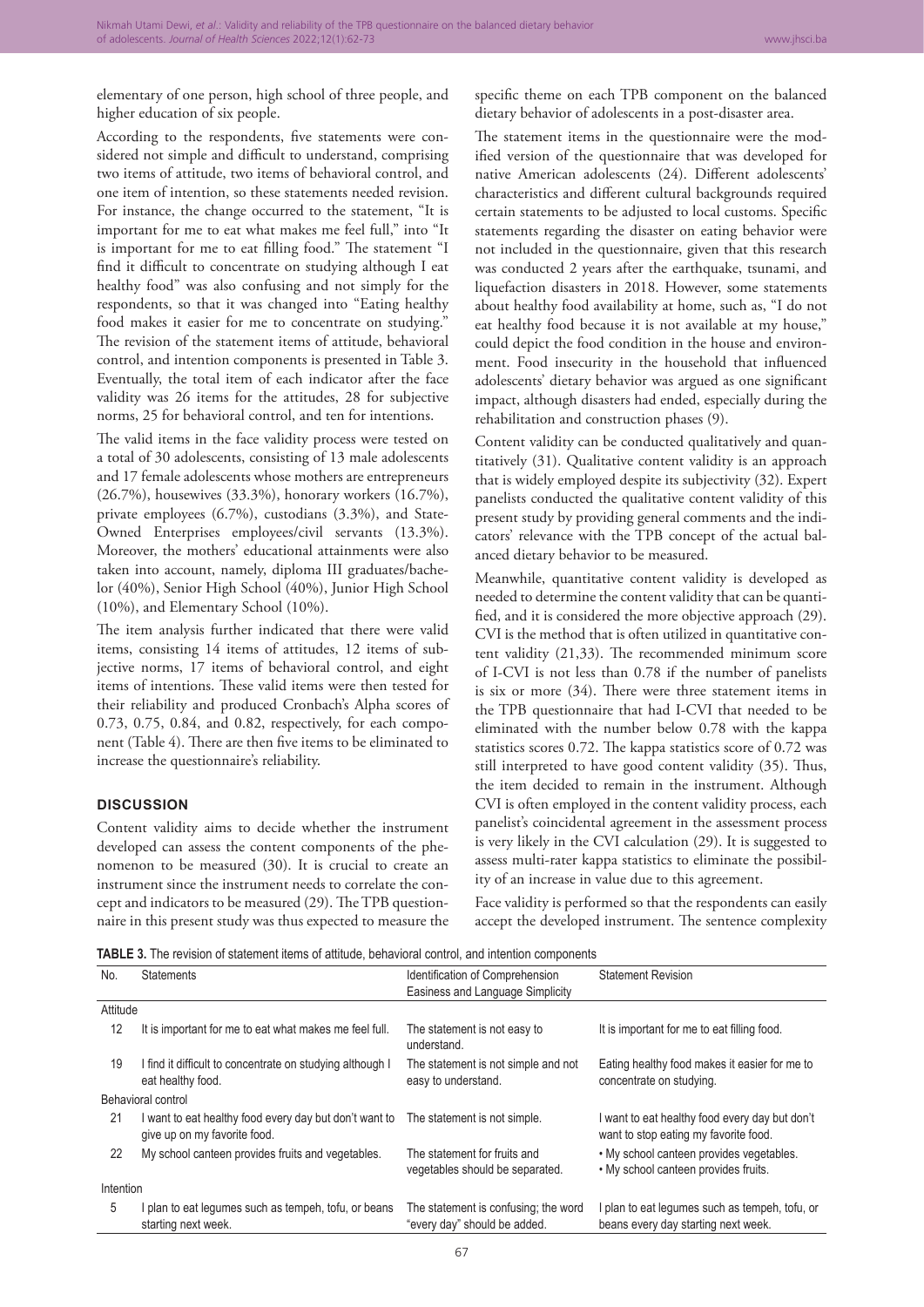#### **TABLE 4.** Item analysis and Cronbach's Alpha value on attitude, behavioral control, and intention components

| Item            | r-item   | Significance | Cronbach's Alpha         | $\blacksquare$ in Rom analysis and strukture replice raids on additional somether is controlled to components<br>Cronbach's Alpha if item is eliminated | Reliability                              |
|-----------------|----------|--------------|--------------------------|---------------------------------------------------------------------------------------------------------------------------------------------------------|------------------------------------------|
| Attitude        |          | (two-tailed) |                          |                                                                                                                                                         |                                          |
| 1               | 0.363    | 0.04         | 0.73                     | 0.73                                                                                                                                                    | Reliable                                 |
| $\sqrt{2}$      | 0.414    | 0.02         | 0.73                     | 0.72                                                                                                                                                    | Reliable                                 |
| 3               | 0.195    | 0.30         | $\omega$                 | $\overline{\phantom{a}}$                                                                                                                                | $\blacksquare$                           |
| 4               | 0.399    | 0.03         | 0.73                     | 0.72                                                                                                                                                    | Reliable                                 |
| 5               | 0.217    | 0.25         | ÷.                       | ÷,                                                                                                                                                      |                                          |
| 6               | 0.453    | 0.01         | 0.73                     | $\overline{\phantom{a}}$                                                                                                                                |                                          |
|                 |          |              | 0.73                     | 0.74                                                                                                                                                    |                                          |
| 7               | 0.551    | 0.00         | $\Box$                   | $\overline{\phantom{a}}$                                                                                                                                | Reliability increased if item is deleted |
| 8               | 0.223    | 0.24         |                          |                                                                                                                                                         |                                          |
| 9               | 0.541    | 0.00         | 0.73                     | 0.71                                                                                                                                                    | Reliable                                 |
| 10              | 0.162    | 0.39         | $\sim$                   | ÷,                                                                                                                                                      |                                          |
| 11              | 0.390    | 0.03         | 0.73                     | 0.69                                                                                                                                                    | Reliable                                 |
| 12              | 0.300    | 0.11         | 0.73                     | 0.73                                                                                                                                                    | Reliable                                 |
| 13              | 0.643    | 0.00         | 0.73                     | 0.68                                                                                                                                                    | Reliable                                 |
| 14              | 0.137    | 0.47         | ÷                        | $\Box$                                                                                                                                                  |                                          |
| 15              | 0.442    | 0.01         | 0.73                     | 0.72                                                                                                                                                    | Reliable                                 |
| 16              | 0.416    | 0.02         | 0.73                     | 0.72                                                                                                                                                    | Reliable                                 |
| 17              | 0.466    | 0.01         | 0.73                     | 0.70                                                                                                                                                    | Reliable                                 |
| 18              | $-0.001$ | 0.99         |                          |                                                                                                                                                         |                                          |
| 19              | 0.028    | 0.88         |                          |                                                                                                                                                         |                                          |
| $20\,$          | 0.269    | 0.15         | $\overline{a}$           |                                                                                                                                                         |                                          |
| 21              | 0.410    | 0.02         | 0.73                     | 0.72                                                                                                                                                    | Reliable                                 |
| 22              | 0.330    | 0.08         |                          |                                                                                                                                                         |                                          |
| 23              | 0.262    | 0.16         |                          |                                                                                                                                                         |                                          |
| 24              | 0.352    | 0.06         |                          |                                                                                                                                                         |                                          |
| 25              | 0.407    | 0.03         | 0.73                     | 0.73                                                                                                                                                    | Reliable                                 |
| 26              | 0.432    | 0.02         | 0.73                     | 0.74                                                                                                                                                    | Reliability increased if item is deleted |
| Subjective norm |          |              |                          |                                                                                                                                                         |                                          |
| 1.              | 0.319    | 0.09         |                          |                                                                                                                                                         |                                          |
| 2.              | 0.406    | 0.03         | 0.75                     | 0.76                                                                                                                                                    | Reliability increased if item is deleted |
| 3.              | 0.231    | 0.22         |                          |                                                                                                                                                         |                                          |
| 4.              | 0.264    | 0.16         |                          |                                                                                                                                                         |                                          |
| 5.              | 0.144    | 0.45         |                          |                                                                                                                                                         |                                          |
| 6.              | 0.338    | 0.07         |                          |                                                                                                                                                         |                                          |
| 7.              | 0.467    | 0.01         | 0.75                     | 0.74                                                                                                                                                    | Reliable                                 |
| 8.              | 0.286    | 0.13         |                          |                                                                                                                                                         |                                          |
| 9.              | 0.035    | 0.86         |                          |                                                                                                                                                         |                                          |
| 10.             | 0.294    | 0.11         |                          |                                                                                                                                                         |                                          |
| 11.             | 0.277    | 0.14         |                          |                                                                                                                                                         |                                          |
| 12.             | $-0.137$ | 0.47         |                          |                                                                                                                                                         |                                          |
| 13.             | 0.450    | 0.01         | 0.75                     | 0.73                                                                                                                                                    | Reliable                                 |
| 14.             | 0.343    | 0.06         |                          | L,                                                                                                                                                      |                                          |
|                 |          |              |                          |                                                                                                                                                         |                                          |
| 15.             | 0.096    | 0.62         |                          |                                                                                                                                                         |                                          |
| 16.             | 0.012    | 0.95         | $\overline{\phantom{a}}$ | $\blacksquare$                                                                                                                                          |                                          |
| 17.             | 0.419    | 0.02         | 0.75                     | 0.74                                                                                                                                                    | Reliable                                 |
| 18.             | 0.468    | 0.01         | 0.75                     | 0.74                                                                                                                                                    | Reliable                                 |
| 19.             | 0.138    | 0.47         | $\omega_{\rm c}$         | $\sim$                                                                                                                                                  | $\mathbf{L} = \mathbf{L}$                |
| 20.             | 0.419    | 0.02         | 0.75                     | 0.71                                                                                                                                                    | Reliable                                 |
| 21.             | 0.410    | 0.02         | 0.75                     | 0.71                                                                                                                                                    | Reliable                                 |
| 22.             | 0.286    | 0.13         | $\omega_{\rm c}$         | $\omega$                                                                                                                                                | a in                                     |
| 23.             | 0.428    | 0.02         | 0.75                     | 0.74                                                                                                                                                    | Reliable                                 |
| 24.             | 0.513    | 0.00         | 0.75                     | 0.74                                                                                                                                                    | Reliable                                 |
| 25.             | 0.641    | 0.00         | 0.75                     | 0.69                                                                                                                                                    | Reliable                                 |
| 26.             | 0.644    | 0.00         | 0.75                     | 0.71                                                                                                                                                    | Reliable                                 |
| 27.             | 0.373    | 0.04         | 0.75                     | 0.74                                                                                                                                                    |                                          |
| 28.             | 0.304    | 0.10         | ۰                        | $\overline{\phantom{a}}$                                                                                                                                |                                          |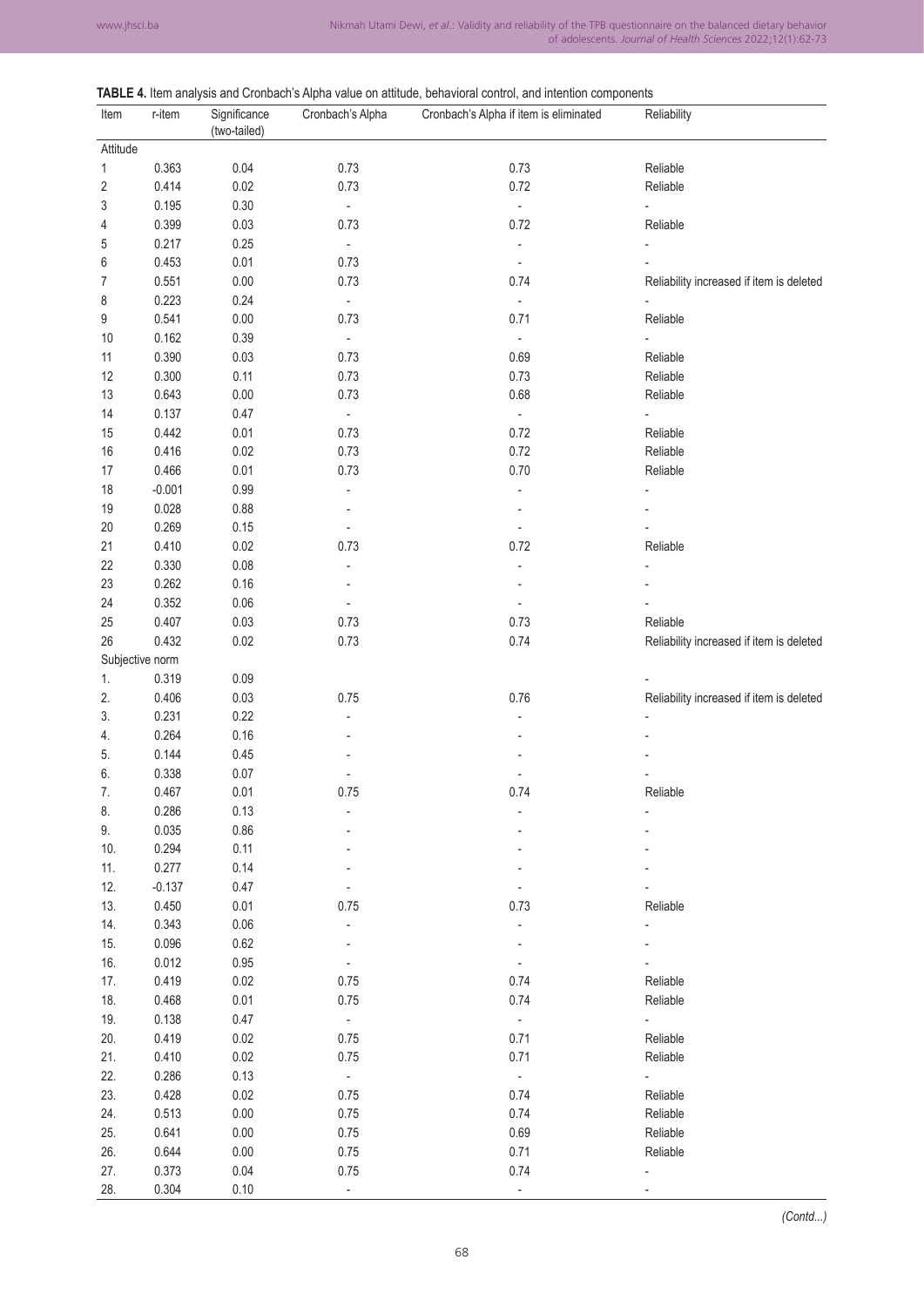#### **TABLE 4.** *(Continued)*

| Item      | r-item             | Significance<br>(two-tailed) | Cronbach's Alpha         | Cronbach's Alpha if item is eliminated | Reliability                              |
|-----------|--------------------|------------------------------|--------------------------|----------------------------------------|------------------------------------------|
|           | Behavioral control |                              |                          |                                        |                                          |
| 1.        | 0.455              | 0.01                         | 0.84                     | 0.84                                   | Reliable                                 |
| 2.        | 0.291              | 0.12                         | $\overline{\phantom{a}}$ | $\blacksquare$                         |                                          |
| 3.        | 0.551              | 0.00                         | 0.84                     | 0.84                                   | Reliable                                 |
| 4.        | 0.564              | 0.00                         | 0.84                     | 0.84                                   | Reliable                                 |
| 5.        | 0.442              | 0.02                         | 0.84                     | 0.84                                   | Reliable                                 |
| 6.        | 0.331              | 0.07                         | ÷,                       | $\overline{a}$                         |                                          |
| 7.        | 0.367              | 0.05                         | 0.84                     | 0.85                                   | Reliability increased if item is deleted |
| 8.        | 0.336              | 0.07                         | ÷,                       | $\overline{a}$                         |                                          |
| 9.        | 0.256              | 0.17                         | $\frac{1}{2}$            | $\overline{\phantom{a}}$               |                                          |
| 10.       | 0.453              | 0.01                         | 0.84                     | 0.84                                   | Reliable                                 |
| 11.       | 0.477              | 0.01                         | 0.84                     | 0.84                                   | Reliable                                 |
| 12.       | 0.216              | 0.25                         | L,                       | ä,                                     |                                          |
| 13.       | 0.346              | 0.06                         |                          |                                        |                                          |
| 14.       | 0.339              | 0.07                         | ÷,                       |                                        |                                          |
| 15.       | 0.523              | 0.00                         | 0.84                     | 0.83                                   | Reliable                                 |
| 16.       | 0.711              | 0.00                         | 0.84                     | 0.82                                   | Reliable                                 |
| 17.       | 0.441              | 0.02                         | 0.84                     | 0.84                                   | Reliable                                 |
| 18.       | 0.480              | 0.01                         | 0.84                     | 0.83                                   | Reliable                                 |
| 19.       | 0.679              | 0.00                         | 0.84                     | 0.82                                   | Reliable                                 |
| 20.       | 0.492              | 0.01                         | 0.84                     | 0.83                                   | Reliable                                 |
| 21.       | 0.421              | 0.02                         | 0.84                     | 0.84                                   | Reliable                                 |
| 22.       | 0.426              | 0.02                         | 0.84                     | 0.84                                   | Reliable                                 |
| 23.       | 0.183              | 0.33                         | ÷,                       | $\overline{a}$                         |                                          |
| 24.       | 0.475              | 0.01                         | 0.84                     | 0.84                                   | Reliable                                 |
| 25.       | 0.398              | 0.03                         | 0.84                     | 0.84                                   | Reliable                                 |
| 26.       | 0.248              | 0.19                         |                          |                                        |                                          |
| Intention |                    |                              |                          |                                        |                                          |
| 1.        | 0.912              | 0.00                         | 0.82                     | 0.75                                   | Reliable                                 |
| 2.        | 0.718              | 0.00                         | 0.82                     | 0.78                                   | Reliable                                 |
| 3.        | 0.458              | 0.00                         | 0.82                     | 0.82                                   | Reliable                                 |
| 4.        | 0.470              | 0.00                         | 0.82                     | 0.81                                   | Reliable                                 |
| 5.        | 0.316              | 0,09                         | $\Box$                   | $\Box$                                 |                                          |
| 6.        | 0.691              | 0.00                         | 0.82                     | 0.80                                   | Reliable                                 |
| 7.        | 0.462              | 0,01                         | 0.82                     | 0.84                                   | Reliability increased if item is deleted |
| 8.        | 0.675              | 0.00                         | 0.82                     | 0.80                                   | Reliable                                 |
| 9.        | 0.346              | 0.06                         | ÷,                       | $\overline{a}$                         |                                          |
| 10.       | 0.651              | 0.00                         | 0.82                     | 0.82                                   | Reliable                                 |

and easiness are vital parts mainly for the target respondent where a phenomenon wants to be discovered (36). The adolescents involved in the face validity process aged between 15 and 17 years old, middle-aged teenagers, which could be assumed that they could think abstractly and understand the long-term implications and consequences of the activities carried out (37). In the process, five statements still had a complex structure in terms of clarity and formulation, according to the respondents. These statements were then revised according to the comments given.

The item analysis revealed that each item could measure what it wanted to be measured based on the expected concepts. In the TPB questionnaire test, it was found that the total of 52 items and the Cronbach's Alpha score ranged between 0.73 and 0.85. In other words, the reliability of the TPB questionnaire in this study was good; it even obtained a higher score than the previous questionnaire (24). Therefore, a reliable questionnaire was used to measure the components of subjective norms, behavioral control, and intentions as the dietary behavior shaper of adolescents in a post-disaster area.

The TPB questionnaire has been developed to measure nutritional behavior in adolescents (17,24,38-41). Some TPB questionnaires were developed for disadvantaged groups such as low social level or special groups such as native population (24,39). The validity of this questionnaire is almost as good as the previous questionnaire which was developed in the low socioeconomic status group with Cronbach's Alpha values of 0.7–0.8 on the item's value. Compared to the questionnaire developed in Native American group, Cronbach's Alpha score on this questionnaire was higher for the attitude and subjective norm components with a score of more than 0.7 (24).

Eventually, this present study provided an overview of validity and reliability processes on the TPB instrument on the balanced dietary behavior of adolescents in a post-disaster area. This study implies that a valid and reliable questionnaire can be used to direct behavior change interventions in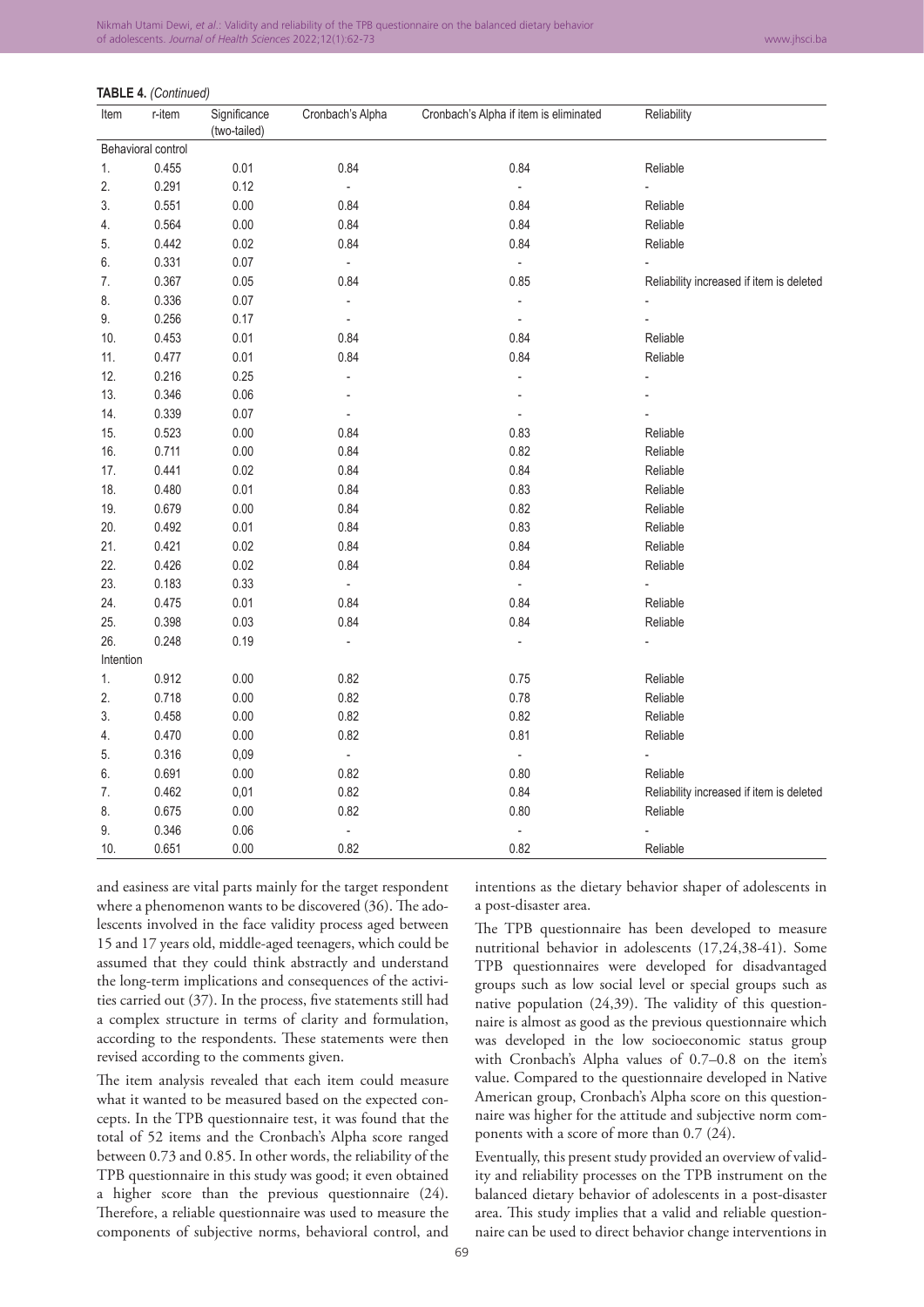# **TABLE 4.** Item analysis and Cronbach's Alpha value on attitude, behavioral control, and intention components

| Item            | r-item   | $\sim$ $\sim$ $\sim$ $\sim$ $\sim$ $\sim$<br>Significance<br>(two-tailed) | Cronbach's Alpha         | $\frac{1}{2}$<br>Cronbach's Alpha if<br>item is eliminated | Reliability                                 |
|-----------------|----------|---------------------------------------------------------------------------|--------------------------|------------------------------------------------------------|---------------------------------------------|
| Attitude        |          |                                                                           |                          |                                                            |                                             |
| 1               | 0.363    | 0.04                                                                      | 0.73                     | 0.73                                                       | Reliable                                    |
| 2               | 0.414    | 0.02                                                                      | 0.73                     | 0.72                                                       | Reliable                                    |
| 3               | 0.195    | 0.30                                                                      | $\Box$                   | ÷.                                                         |                                             |
| 4               | 0.399    | 0.03                                                                      | 0.73                     | 0.72                                                       | Reliable                                    |
| 5               | 0.217    | 0.25                                                                      | $\Box$                   | ÷                                                          |                                             |
| 6               | 0.453    | 0.01                                                                      | 0.73                     | $\overline{\phantom{a}}$                                   |                                             |
| 7               | 0.551    | 0.00                                                                      | 0.73                     | 0.74                                                       | Reliability increased if<br>item is deleted |
| 8               | 0.223    | 0.24                                                                      | $\blacksquare$           | $\overline{\phantom{a}}$                                   |                                             |
| 9               | 0.541    | 0.00                                                                      | 0.73                     | 0.71                                                       | Reliable                                    |
| 10              | 0.162    | 0.39                                                                      | $\Box$                   | ä,                                                         |                                             |
| 11              | 0.390    | 0.03                                                                      | 0.73                     | 0.69                                                       | Reliable                                    |
| 12              | 0.300    | 0.11                                                                      | 0.73                     | 0.73                                                       | Reliable                                    |
| 13              | 0.643    | 0.00                                                                      | 0.73                     | 0.68                                                       | Reliable                                    |
| 14              | 0.137    | 0.47                                                                      | $\bar{\mathbf{z}}$       | ä,                                                         |                                             |
| 15              | 0.442    | 0.01                                                                      | 0.73                     | 0.72                                                       | Reliable                                    |
| 16              | 0.416    | 0.02                                                                      | 0.73                     | 0.72                                                       | Reliable                                    |
| 17              | 0.466    | 0.01                                                                      | 0.73                     | 0.70                                                       | Reliable                                    |
| 18              | $-0.001$ | 0.99                                                                      | ÷,                       | $\overline{a}$                                             |                                             |
| 19              | 0.028    | 0.88                                                                      |                          |                                                            |                                             |
| $20\,$          | 0.269    | 0.15                                                                      | $\blacksquare$           | ÷,                                                         |                                             |
| 21              | 0.410    | 0.02                                                                      | 0.73                     | 0.72                                                       | Reliable                                    |
| 22              | 0.330    | 0.08                                                                      |                          | Ĭ.                                                         |                                             |
| 23              | 0.262    | 0.16                                                                      |                          |                                                            |                                             |
| 24              | 0.352    | 0.06                                                                      | $\blacksquare$           | ä,                                                         |                                             |
| 25              | 0.407    | 0.03                                                                      | 0.73                     | 0.73                                                       | Reliable                                    |
| 26              | 0.432    | 0.02                                                                      | 0.73                     | 0.74                                                       | Reliability increased if<br>item is deleted |
| Subjective norm |          |                                                                           |                          |                                                            |                                             |
| 1.              | 0.319    | 0.09                                                                      |                          |                                                            |                                             |
| 2.              | 0.406    | 0.03                                                                      | 0.75                     | 0.76                                                       | Reliability increased if                    |
|                 |          |                                                                           |                          |                                                            | item is deleted                             |
| 3.              | 0.231    | 0.22                                                                      |                          |                                                            |                                             |
| 4.              | 0.264    | 0.16                                                                      |                          |                                                            | $\overline{\phantom{a}}$                    |
| 5.              | 0.144    | 0.45                                                                      | $\overline{\phantom{a}}$ | $\overline{\phantom{a}}$                                   | $\overline{\phantom{a}}$                    |
| 6.              | 0.338    | 0.07                                                                      | $\blacksquare$           | $\frac{1}{2}$                                              |                                             |
| 7.              | 0.467    | 0.01                                                                      | 0.75                     | 0.74                                                       | Reliable                                    |
| 8.              | 0.286    | 0.13                                                                      |                          |                                                            |                                             |
| 9.              | 0.035    | 0.86                                                                      |                          |                                                            |                                             |
| $10.$           | 0.294    | 0.11                                                                      |                          |                                                            |                                             |
| 11.             | 0.277    | 0.14                                                                      |                          |                                                            |                                             |
| 12.             | $-0.137$ | 0.47                                                                      |                          |                                                            |                                             |
| 13.             | 0.450    | 0.01                                                                      | 0.75                     | 0.73                                                       | Reliable                                    |
| 14.             | 0.343    | 0.06                                                                      | $\blacksquare$           | $\overline{\phantom{a}}$                                   |                                             |
| 15.             | 0.096    | 0.62                                                                      |                          |                                                            |                                             |
| 16.             | 0.012    | 0.95                                                                      | $\blacksquare$           | $\blacksquare$                                             |                                             |
| 17.             | 0.419    | 0.02                                                                      | 0.75                     | 0.74                                                       | Reliable                                    |
| 18.             | 0.468    | 0.01                                                                      | 0.75                     | 0.74                                                       | Reliable                                    |
| 19.             | 0.138    | 0.47                                                                      | $\overline{\phantom{a}}$ | $\blacksquare$                                             |                                             |
| 20.             | 0.419    | 0.02                                                                      | 0.75                     | 0.71                                                       | Reliable                                    |
|                 |          |                                                                           |                          |                                                            |                                             |
| 21.             | 0.410    | 0.02                                                                      | 0.75                     | 0.71                                                       | Reliable                                    |
| 22.             | 0.286    | 0.13                                                                      | $\mathbb{Z}$             | $\mathbb{Z}^2$                                             | $\overline{\phantom{a}}$                    |
| 23.             | 0.428    | 0.02                                                                      | 0.75                     | 0.74                                                       | Reliable                                    |
| 24.             | 0.513    | 0.00                                                                      | 0.75                     | 0.74                                                       | Reliable                                    |
| 25.             | 0.641    | 0.00                                                                      | 0.75                     | 0.69                                                       | Reliable                                    |
| 26.             | 0.644    | 0.00                                                                      | 0.75                     | 0.71                                                       | Reliable                                    |

*(Contd...)*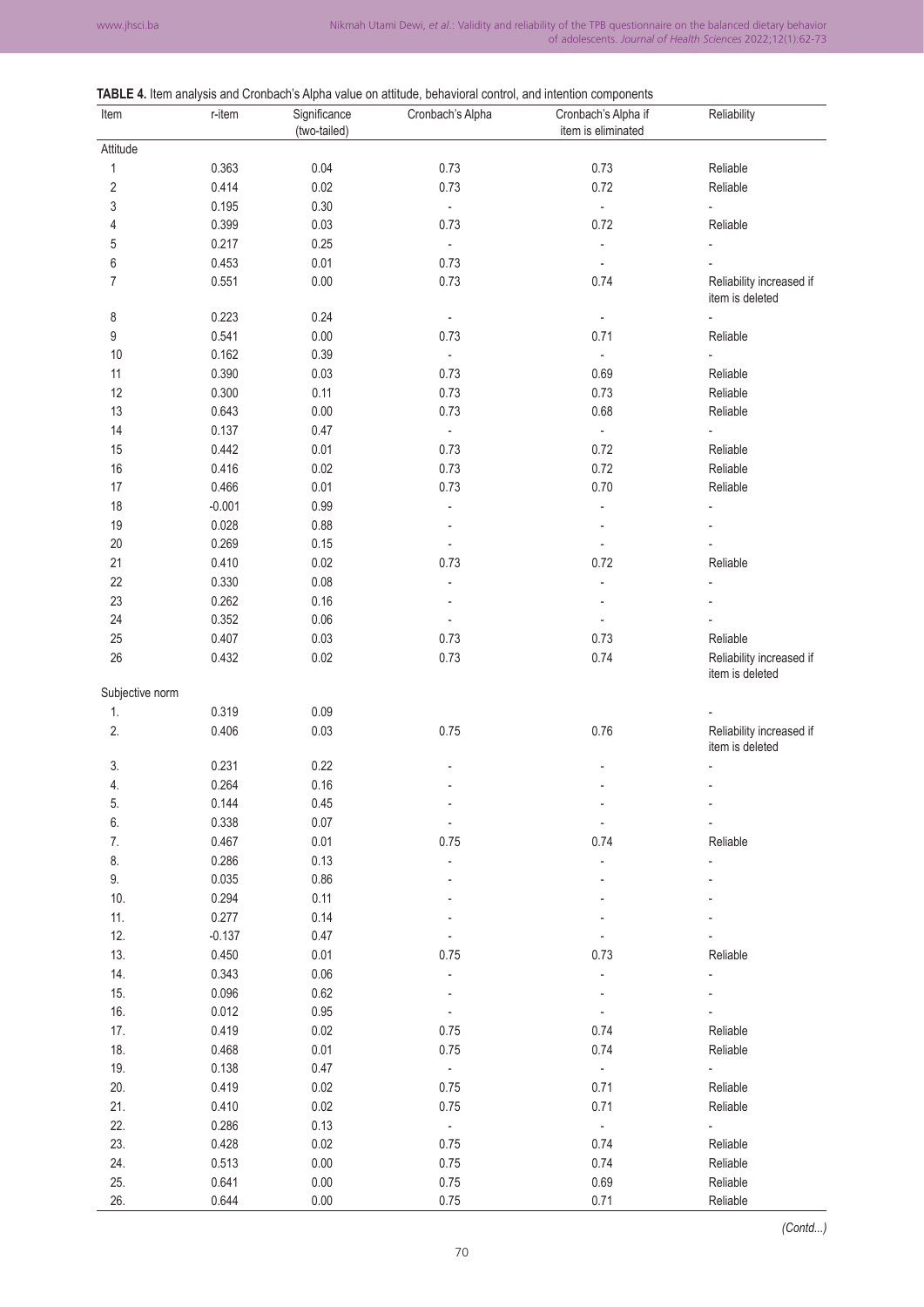## **TABLE 4.** *(Continued)*

| Item               | r-item | Significance<br>(two-tailed) | Cronbach's Alpha         | Cronbach's Alpha if<br>item is eliminated | Reliability                                 |
|--------------------|--------|------------------------------|--------------------------|-------------------------------------------|---------------------------------------------|
| 27.                | 0.373  | 0.04                         | 0.75                     | 0.74                                      | $\overline{a}$                              |
| 28.                | 0.304  | 0.10                         | ÷                        | ÷                                         |                                             |
| Behavioral control |        |                              |                          |                                           |                                             |
| 1.                 | 0.455  | 0.01                         | 0.84                     | 0.84                                      | Reliable                                    |
| 2.                 | 0.291  | 0.12                         | $\Box$                   | $\overline{\phantom{a}}$                  |                                             |
| 3.                 | 0.551  | 0.00                         | 0.84                     | 0.84                                      | Reliable                                    |
| 4.                 | 0.564  | 0.00                         | 0.84                     | 0.84                                      | Reliable                                    |
| 5.                 | 0.442  | 0.02                         | 0.84                     | 0.84                                      | Reliable                                    |
| 6.                 | 0.331  | 0.07                         | $\overline{\phantom{a}}$ | $\blacksquare$                            |                                             |
| 7.                 | 0.367  | 0.05                         | 0.84                     | 0.85                                      | Reliability increased if<br>item is deleted |
| 8.                 | 0.336  | 0.07                         |                          |                                           |                                             |
| 9.                 | 0.256  | 0.17                         |                          |                                           |                                             |
| 10.                | 0.453  | 0.01                         | 0.84                     | 0.84                                      | Reliable                                    |
| 11.                | 0.477  | 0.01                         | 0.84                     | 0.84                                      | Reliable                                    |
| 12.                | 0.216  | 0.25                         | ÷,                       | L                                         |                                             |
| 13.                | 0.346  | 0.06                         |                          |                                           |                                             |
| 14.                | 0.339  | 0.07                         | $\overline{\phantom{a}}$ |                                           |                                             |
| 15.                | 0.523  | 0.00                         | 0.84                     | 0.83                                      | Reliable                                    |
| 16.                | 0.711  | 0.00                         | 0.84                     | 0.82                                      | Reliable                                    |
| 17.                | 0.441  | 0.02                         | 0.84                     | 0.84                                      | Reliable                                    |
| 18.                | 0.480  | 0.01                         | 0.84                     | 0.83                                      | Reliable                                    |
| 19.                | 0.679  | 0.00                         | 0.84                     | 0.82                                      | Reliable                                    |
| 20.                | 0.492  | 0.01                         | 0.84                     | 0.83                                      | Reliable                                    |
| 21.                | 0.421  | 0.02                         | 0.84                     | 0.84                                      | Reliable                                    |
| 22.                | 0.426  | 0.02                         | 0.84                     | 0.84                                      | Reliable                                    |
| 23.                | 0.183  | 0.33                         | $\blacksquare$           | $\blacksquare$                            |                                             |
| 24.                | 0.475  | 0.01                         | 0.84                     | 0.84                                      | Reliable                                    |
| 25.                | 0.398  | 0.03                         | 0.84                     | 0.84                                      | Reliable                                    |
| 26.                | 0.248  | 0.19                         |                          |                                           |                                             |
| Intention          |        |                              |                          |                                           |                                             |
| 1.                 | 0.912  | 0.00                         | 0.82                     | 0.75                                      | Reliable                                    |
| 2.                 | 0.718  | 0.00                         | 0.82                     | 0.78                                      | Reliable                                    |
| 3.                 | 0.458  | 0.00                         | 0.82                     | 0.82                                      | Reliable                                    |
| 4.                 | 0.470  | 0.00                         | 0.82                     | 0.81                                      | Reliable                                    |
| 5.                 | 0.316  | 0,09                         | $\overline{\phantom{a}}$ | $\Box$                                    | $\overline{\phantom{a}}$                    |
| 6.                 | 0.691  | 0.00                         | 0.82                     | 0.80                                      | Reliable                                    |
| 7.                 | 0.462  | 0,01                         | 0.82                     | 0.84                                      | Reliability increased if<br>item is deleted |
| 8.                 | 0.675  | 0.00                         | 0.82                     | 0.80                                      | Reliable                                    |
| 9.                 | 0.346  | 0.06                         | $\blacksquare$           | ÷                                         | ÷,                                          |
| 10.                | 0.651  | 0.00                         | 0.82                     | 0.82                                      | Reliable                                    |

post-disaster areas, so that intervention programs are able to change behavior based on the assessed behavioral mediator pathway.

This study involved samples that can carry out content validity, face validity, and reliability; yet, it was not enough to carry out construct validity. The COVID-19 pandemic, however, affected the face-to-face validation process. It was challenging to perform a validation process that involved a bigger-scale sample. Even though the questionnaire was addressed to the adolescents living in a post-disaster area, the disaster-related contents could not be further and deeper elaborated, given that this study was conducted 2 years after the disaster. This validation process could provide a big picture that the questionnaire was valid and reliable to measure the behavior change of adolescents related to balanced dietary behavior in a post-disaster area, especially during the rehabilitation and construction periods.

#### **CONCLUSION**

The TPB questionnaire on the balanced dietary behavior of adolescents in a post-disaster area presented in this study retained good content validity and reliability. The final version of the questionnaire was determined based on the panelists' assessments on the content validity process, the findings of the face validity process, and the results of the reliability assessment. Furthermore, the questionnaire could be used to assess adolescents' dietary behavior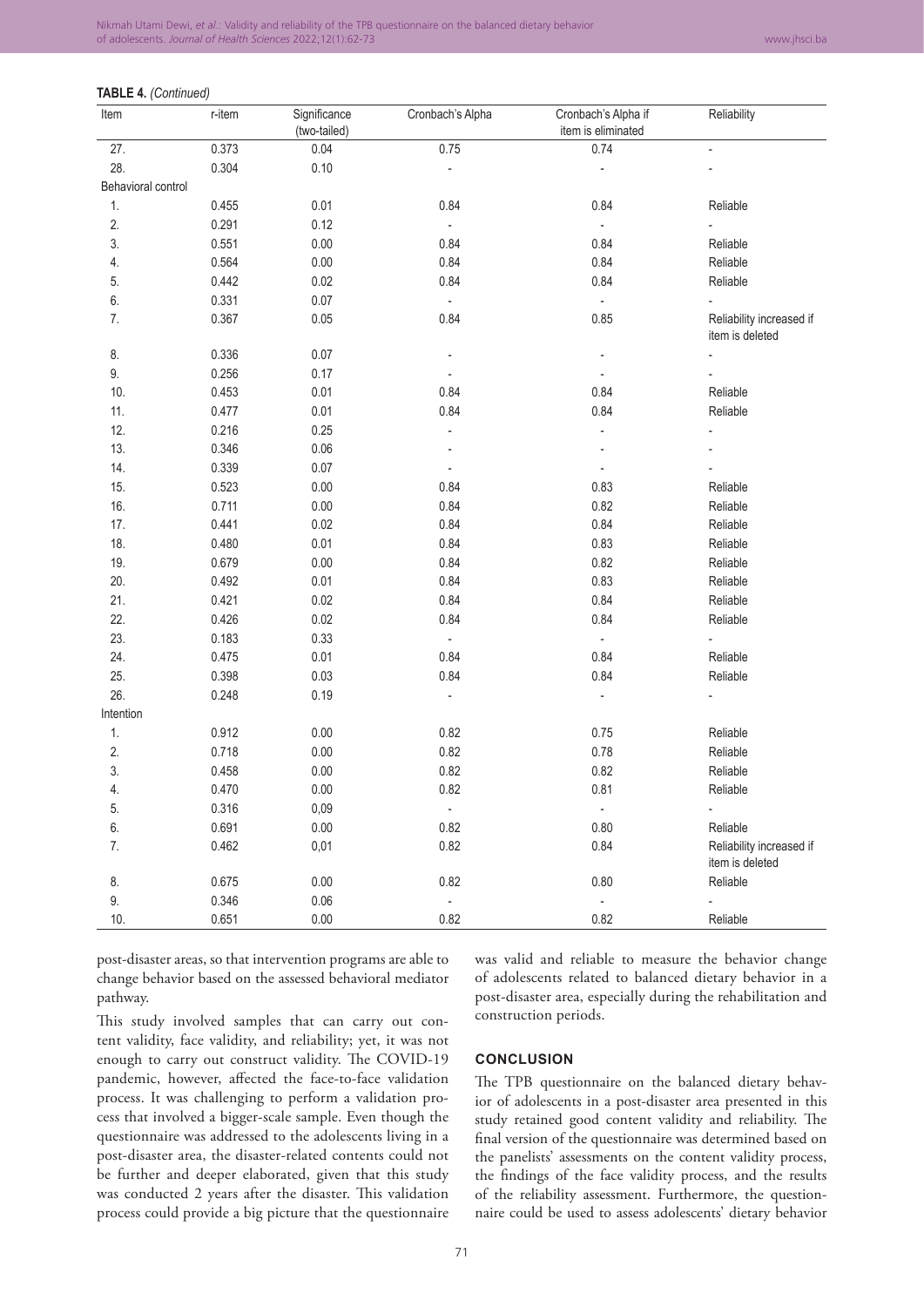in other post-disaster areas by undergoing a psychometric validity process on a more significant sample.

#### **ACKNOWLEDGMENTS**

The work is funded by Neys-van Hoogstraten Foundation (NHF), The Netherlands. The authors also would like to thank Indonesia Endowment Fund for Education (LPDP) for the PhD scholarship fund of the first author thus make the possibility to the authors to work in this article.

## **DECLARATION OF INTERESTS**

The authors declare no conflict of interest.

#### **REFERENCES**

1. Shlafer R, Hergenroeder AC, Emans SJ, Rickert VI, Adger H Jr., Spear B, et al. Adolescence as a critical stage in the MCH life course model: Commentary for the leadership education in adolescent health (LEAH) interdisciplinary training program projects. Matern Child Health J 2014;18(2):462-6.

https://doi.org/10.1007/s10995-013-1243-8

- 2. Must A, Phillips SM, Naumova EN. Occurrence and timing of childhood overweight and mortality: findings from the Third Harvard Growth Study. J Pediatr 2012;160(5):743-50. https://doi.org/10.1016/j.jpeds.2011.10.037
- 3. Clark CJ, Alonso A, Spencer RA, Pencina M, Williams K, Everson-Rose SA. Predicted long-term cardiovascular risk among young adults in the national longitudinal study of adolescent health. Am J Public Health 2014;104(12):e108-15. https://doi.org/10.2105/ajph.2014.302148
- 4. Wojtyła-Buciora P, Stawińska-Witoszyńska B, Klimberg A, Wojtyła A, Goździewska M, Woityła K, et al. Nutrition-related health behaviours and prevalence of overweight and obe sity among Polish children and adolescents. Ann Agric Environ Med 2013;20(2):332-40. https://doi.org/10.5604/12321966.1120611
- 5. Fallaize R, Livingstone KM, Celis-Morales C, Macready AL, San-Cristobal R, Navas-Carretero S, et al. Association between diet-quality scores, adiposity, total cholesterol and markers of nutritional status in european adults: Findings from the Food4Me study. Nutrients 2018;10(1):49.

https://doi.org/10.3390/nu10010049

- 6. Health Research and Development Unit. Indonesia Basic Health Research. Jakarta: Health Research and Development Unit; 2018.
- 7. Maehara M, Rah JH, Roshita A, Suryantan J, Rachmadewi A, Izwardy D. Patterns and risk factors of double burden of malnutrition among adolescent girls and boys in Indonesia. PLoS One 2019;14(8):e0221273.

https://doi.org/10.1371/journal.pone.0221273

8. Food and Agriculture Organization. The State of Food Insecurity in the World 2015: Meeting the 2015 International Hunger Targets: Taking Stock of Uneven Progress. Rome: Food and Agriculture Organization; 2015.

https://doi.org/10.3945/an.115.009936

- 9. Food and Agriculture Organization. Protecting and Promoting Good Nutrition in Crisis and Recovery. Rome: Food and Agriculture Organization; 2005.
- 10. World Health Organization. Essential Nutrition Actions: Improving Maternal, Newborn, Infant and Young Child Health and Nutrition. Geneva, Switzerland: World Health Organization Press; 2013.
	- https://doi.org/10.3945/an.114.007781
- 11. Global Nutrition Cluster. Tips On Nutrition Interventions for the Humanitarian Response Plan; 2016.
- 12. Murimi MW, Kanyi M, Mupfudze T, Amin MR, Mbogori T, Aldubayan K. Factors influ‑ encing efficacy of nutrition education interventions: A systematic review. J Nutr Educ Behav 2017;49(2):142-65.e1.
	- https://doi.org/10.1016/j.jneb.2016.09.003
- 13. McDermott MS, Oliver M, Simnadis T, Beck EJ, Coltman T, Iverson D, et al. The theory of planned behaviour and dietary patterns: A systematic review and meta-analysis. Prev Med (Baltim) 2015;81:150-6.

https://doi.org/10.1016/j.ypmed.2015.08.020

- 14. Ajzen I. In: Kuhl J, Beckmann J, editors. From Intentions to Actions: A Theory of Planned Behavior. Berlin, Heidelberg: Springer; 1985. https://doi.org/10.1007/978-3-642-69746-3\_2
- 15. Ajzen I. Constructing a Theory of Planned Behavior Questionnaire; 2006. p. 1-12.
- 16. do Amaral E Melo GR, de Carvalho Silva Vargas F, Dos Santos Chagas CM, Toral N. Nutritional interventions for adolescents using information and communication technologies (ICTs): A systematic review. PLoS One 2017;12(9):e0184509. https://doi.org/10.1371/journal.pone.0184509

17. Alami A, Sany SB, Lael-Monfared E, Ferns GA, Tatari M, Hosseini Z, et al. Factors that influence dietary behavior toward iron and Vitamin D consumption based on the theory of planned behavior in Iranian adolescent girls. Nutr J 2019;18(1):8.

https://doi.org/10.1186/s12937-019-0433-7

18. Handarbeny WR, Mahmudiono T. Pengaruh pendidikan gizi berbasis theory of planned behavior untuk mempromosikan pembatasan konsumsi fast food pada siswi. Am Nutr. 2017;1(4):351-60.

https://doi.org/10.20473/amnt.v1i4.7138

- 19. Lai P. Validating instruments of measure: Is it really necessary? Malaysian Fam Physician 2013;8(1):2-4.
- 20. Akeem BO. Principles and methods of validity and reliability testing of questionnaires used in social and health science researches. Niger Postgrad Med J 2015;22:195-201.

https://doi.org/10.4103/1117-1936.173959

- 21. Zamanzadeh V, Ghahramanian A, Rassouli M, Abbaszadeh A, Alavi-Majd H, Nikanfar AR. Design and implementation content validity study: Development of an instrument for measuring patient-centered communication. J Caring Sci 2015;4:165-78. https://doi.org/10.15171/jcs.2015.017
- 22. Beatty PC, Willis GB. Research synthesis: The practice of cognitive interviewing. Public Opin Q 2007;71(2):287-311. https://doi.org/10.1093/poq/nfm006

23. Yurdugül H. Minimum sample size cronbach's coefficient alpha: A Monte-Carlo study. Hacettepe Egit Derg 2008;35:397-405.

- 24. Fila SA, Smith C. Applying the theory of planned behavior to healthy eating behaviors in urban native American youth. Int J Behav Nutr Phys Act 2006;3:11. https://doi.org/10.1186/1479-5868-3-11
- 25. Ajzen I, Fishbein M. Understanding Attitudes and Predicting Social Behavior. Englewood Cliffs, NJ: Prentice-Hall; 1980.
- 26. Sperber AD. Translation and validation of study instruments for cross-cultural research. Gastroenterology 2004;126:S124-8.

https://doi.org/10.1053/j.gastro.2003.10.016

27. Schober P, Boer C, Schwarte LA. Correlation coefficients: Appropriate use and interpretation. Anesth Analg 2018;126(5):1763-8. https://doi.org/10.1213/ane.0000000000002864

28. Taber KS. The use of cronbach's alpha when developing and reporting research instruments in science education. Res Sci Educ 2018;48(6):1273-96.

https://doi.org/10.1007/s11165-016-9602-2

29. Wynd CA, Schmidt B, Schaefer MA. Two quantitative approaches for estimating content validity. West J Nurs Res 2003;25(5):508-18.

https://doi.org/10.1177/0193945903252998

30. Rubio DM, Berg-Weger M, Tebb SS, Lee ES, Rauch S. Objectifying content valid‑ ity: Conducting a content validity study in social work research. Soc Work Res 2003;27(2):94-104.

https://doi.org/10.1093/swr/27.2.94

31. Newman I, Lim J, Pineda F. Content validity using a mixed methods approach: Its application and development through the use of a table of specifications methodology. J Mix Methods Res 2013;7(3):243-60.

https://doi.org/10.1177/1558689813476922

- 32. Brod M, Tesler LE, Christensen TL. Qualitative research and content validity: Developing best practices based on science and experience. Qual Life Res 2009;18(9):1263. https://doi.org/10.1007/s11136-009-9540-9
- 33. Shi J, Mo X, Sun Z. Content validity index in scale development. Zhong Nan Da Xue Xue Bao Yi Xue Ban 2012;37(2):152-5.
- 34. Shrotryia VK, Dhanda U. Content validity of assessment instrument for employee engagement. SAGE Open 2019;9(1):2158244018821751. https://doi.org/10.1177/2158244018821751
- 35. Cicchetti DV, Sparrow SA. Developing criteria for establishing interrater reliability of specific items: Applications to assessment of adaptive behavior. Am J Ment Defic 1981;86(2):127-37.
- 36. Taherdoost H. Validity and reliability of the research instrument; how to test the validation of a questionnaire/survey in a research hamed taherdoost to cite this version: HAL Id: Hal-02546799 validity and reliability of the research instrument; how to test the. Int J Acad Res Manag 2016;5(3):28-36.

https://doi.org/10.2139/ssrn.3205040

- 37. World Health Organization. Orientation Programme on Adolescent Health for Health-Care Providers. Geneve: World Health Organization; 2006. Available from: https://apps.who.int/iris/handle/10665/42868
- 38. Lane H, Porter KJ, Hecht E, Harris P, Kraak V, Zoellner J, Kids SIP smartER: A feasi. bility study to reduce sugar-sweetened beverage consumption among middle school youth in central appalachia. Am J Health Promot 2018;32(6):1386-401. https://doi.org/10.1177/0890117117715052
- 39. Singh UK, Gautam N, Bhandari TR, Sapkota N. educational intervention of